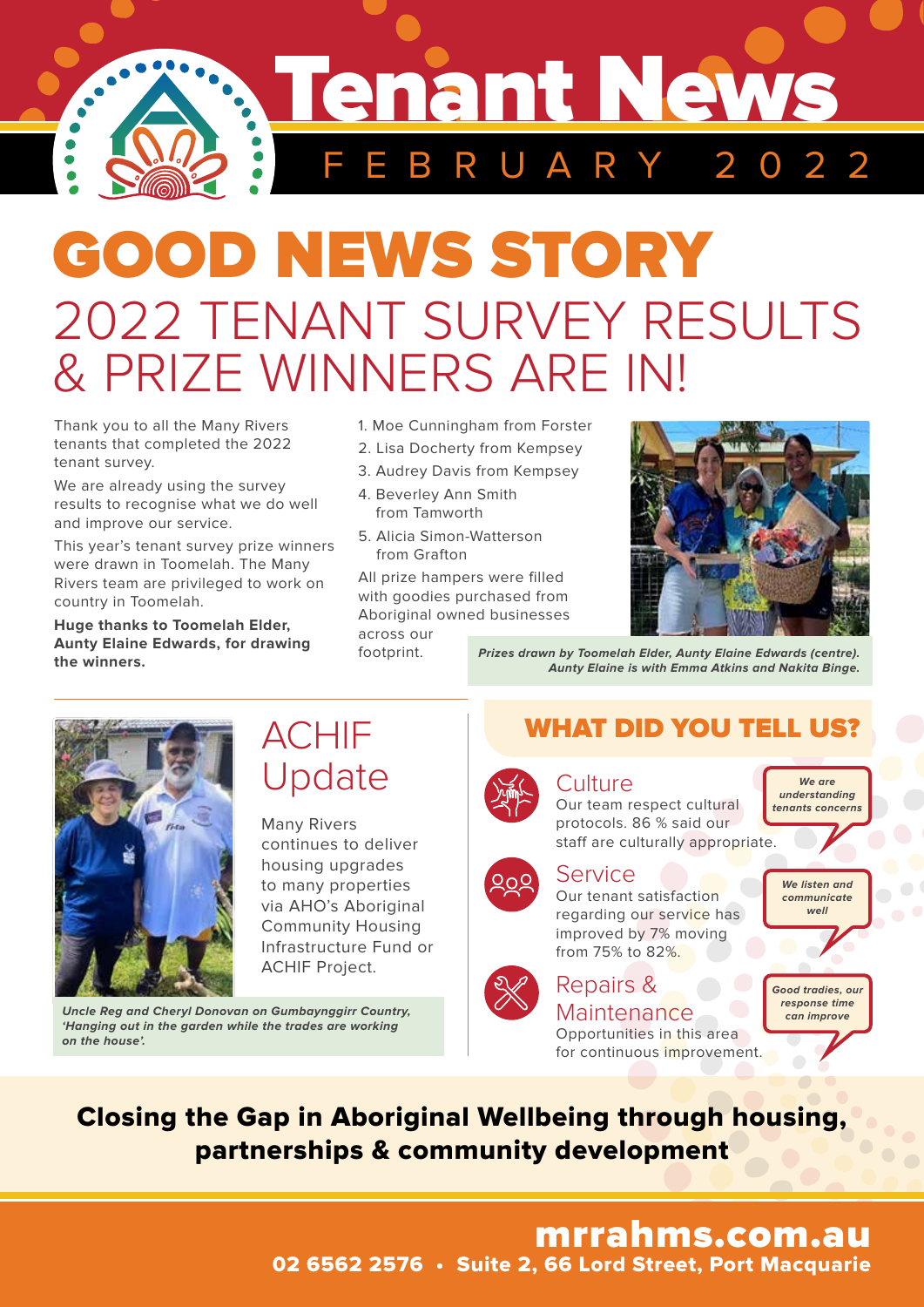# **HOUSING NEWS** Smoke Alarms

Smoke alarms are fitted. They detect smoke early to save lives and property. Everyone has a job to make sure smoke alarms are fitting and working.



| <b>MANY RIVERS</b>                             | TENANT                                         |
|------------------------------------------------|------------------------------------------------|
| Make sure there is always at least one working | Do not remove or damage the smoke alarm(s)     |
| smoke alarm in your home                       | in your home                                   |
| Replace back-up batteries in your              | Keep your smoke alarm(s) clean. This should be |
| hard-wired alarms                              | done using a vacuum cleaner every 6 months     |
| Replace any smoke alarm older than 10 years    |                                                |

## BEAT THE HEAT! TIPS FOR KEEPING YOUR HOUSE COOL

#### Close the house up

• Close all doors, curtains, blinds to keep the heat out. Open it all up again in the cool of the evening.



#### Fans

- Make sure that your ceiling fans are working and are cleaned regularly.
- If you do not have any ceiling fans, buy a pedestal fan. They are cheap to run.

#### Air Conditioners

Use an aircon if you have one. Remember:

- Close the doors and windows to allow the aircon to work well
- 
- Do not set the aircon temperature to extra cold. It will blow your energy bill and increase wear and tear on your air conditioning unit.
- Aircons needs servicing every 12 months. Call us if you think yours is due.

#### Lights out

• Turn off the lights in the rooms you are not in.

## Closing the Gap in Aboriginal Wellbeing through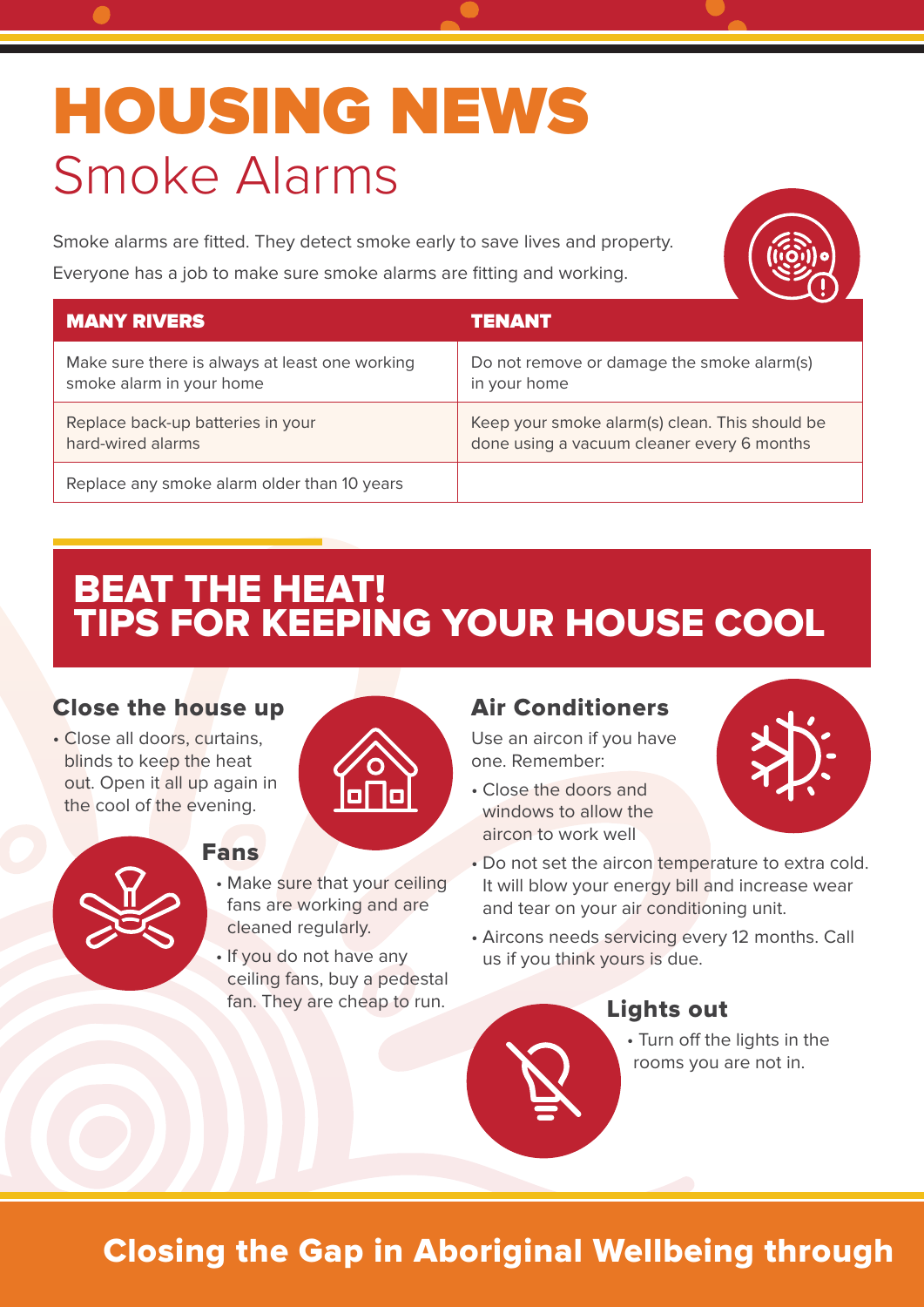# COMMUNITY MESSAGES Cadetship Program 2022

Many Rivers, in partnership with the NSW Government, the Community Housing Industry Association of New South Wales (CHIA NSW), is seeking applications from Aboriginal and/or Torres Strait islander people looking to begin a career in the community housing sector.

This exciting program is an opportunity for successful cadets to gain paid employment and training in community housing with Many Rivers (or another Community Housing Provider). Candidates will study a Certificate IV in Housing. Cadetships run for 12 months.

Many Rivers will offer two cadetships: one based in Port Macquarie and one in Lismore.

If you want support with your application contact **Barbara Dent Service Development Manager at Many Rivers** on **barbarad@ mrrahams.com.au** or 02 6562 2576. Alternatively, you can speak to the Cadetship Program team directly by emailing **cadetship@ communityhousing.org.au**

**Many Rivers**<br>Aboriginal Housing **CHIA NSW** Cadetship Program **NOW OPEN Charles Call College Road** *Begin a career in the community housing sector.*

### Submit Your Application

If you'd like to be considered for a place in the cadetship program, jump online **https://**



**communityhousing.org.au/cadetship**  and follow the links to the online application form.

**Applications close 5pm Friday 18 February 2022.**